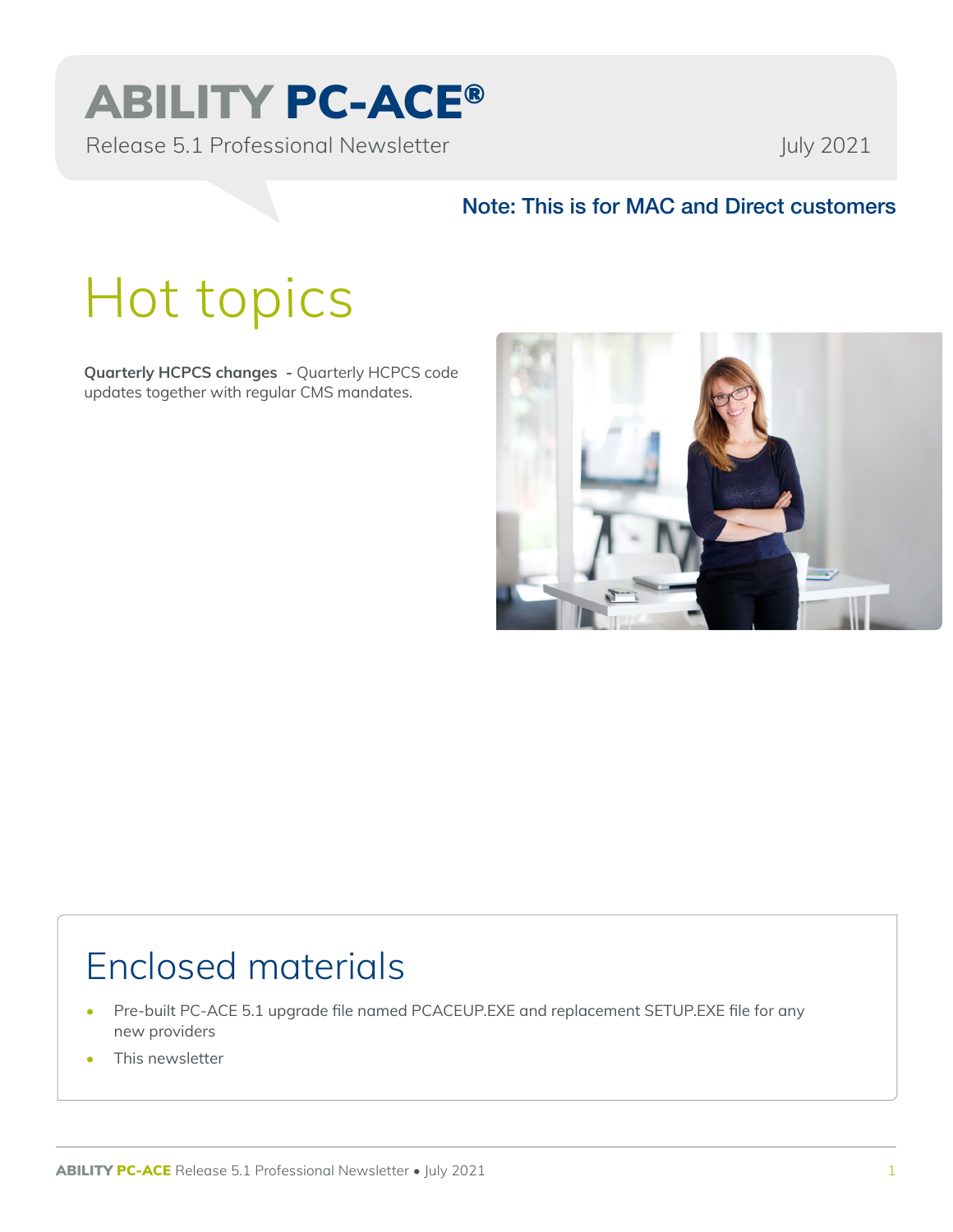## CMS mandated changes

#### **12269 – Addition of the QW Modifier to Healthcare Common Procedure Coding System (HCPCS) Code 87636**

• Added the QW modifier 87636 code into PC-ACE.

### **12289 - Quarterly Update to the Medicare Physician Fee Schedule Database (MPFSDB) - July 2021 Update**

Added the following HCPCS code (effective from 07/01/2021):

**G0327**- COLON CA SCRN;BLD-BSD BIOMRK **90626** - TIC-BRN ENCEPH VAC 0.25ML IM **90627** - TIC-BRN ENCEPH VAC 0.5ML IM **90671** - PCV15 VACCINE IM **90677** - PCV20 VACCINE IM **90758** - ZAIRE EBOLAVIRUS VAC LIVE IM **Q5123** - INJ. RIABNI, 10 MG **0640T -** NCNTC NR IFR SPCTRSC WND **0641T** - NCNTC NR IFR SPCTRSC WND IMG **0642T** - NCNTC NR IFR SPCTRSC WND I&R **0643T** - TCAT LVENTR RSTRJ DEV IMPLT **0644T** - TCAT RMVL/DBLK ICAR MAS PERQ **0645T** - TCAT IMPLTJ C SINS RDCTJ DEV **0646T** - TTVI/RPLCMT W/PRSTC VLV PERQ **0647T** - INSJ GTUBE PERQ MAG GASTRPXY **0648T** - QUAN MR ALYS TISS W/O MRI **0649T** - QUAN MR ALYS TISS W/MRI **0650T** - PRGRMG DEV EVAL SCRMS REMOTE **0651T** - MAG CTRLD CAPSULE ENDOSCOPY

**0652T** - EGD FLX TRANSNASAL DX BR/WA **0653T** - EGD FLX TRANSNASAL DX BR/WA **0654T** - EGD FLX TRANSNASAL TUBE/CATH **0655T** - TPRNL FOCAL ABLTJ MAL PRST8 **0656T** - VRT BDY TETHERING ANT <7 SEG **0657T** - VRT BDY TETHERING ANT 8+SEG **0658T** - ELEC IMPD SPECTRSC 1+SKN LES **0659T** - TCAT INTRA-C NFS SUPERSAT 02 **0660T** - IMPLT ANT SGM IO NBIO RX SYS **0661T** - RMVL&RIMPLTJ ANT SGM IMPLT **0662T** - SCALP COOL 1ST MEAS&CALBRJ **0663T** - SCALP COOL PLMT MNTR RMVL **0664T** - DON HYSTERECTOMY OPEN CDVR **0665T** - DON HYSTERECTOMY OPEN LIV **0666T** - DON HYSTERECTOMY LAPS LIV **0667T** - DON HYSTERECTOMY RCP UTER **0668T** - BKBENCH PREP DON UTER ALGRFT **0669T** - BKBENCH RCNSTJ DON UTER VEN **0670T** - BKBENCH RCNSTJ DON UTER ARTL

Added the following HCPCS code (effective from 02/09/2021):

**D0606** Molecular testing for a public health related pathogen, including coronavirus.

- **D1701** Pfizer-BioNTech COVID-19 vaccine administration first dose.
- **D1702** Pfizer-BioNTech COVID-19 vaccine administration second dose.
- **D1703** Moderna COVID-19 vaccine administration first dose.
- **D1704** Moderna COVID-19 vaccine administration second dose
- **D1705** AstraZeneca COVID-19 vaccine administration first dose.
- **D1706** AstraZeneca COVID-19 vaccine administration second dose.
- **D1707** Janssen (Johnson & Johnson) COVID-19 vaccine administration.

**\*Short description for above codes will be updated in future PC-ACE releases.**